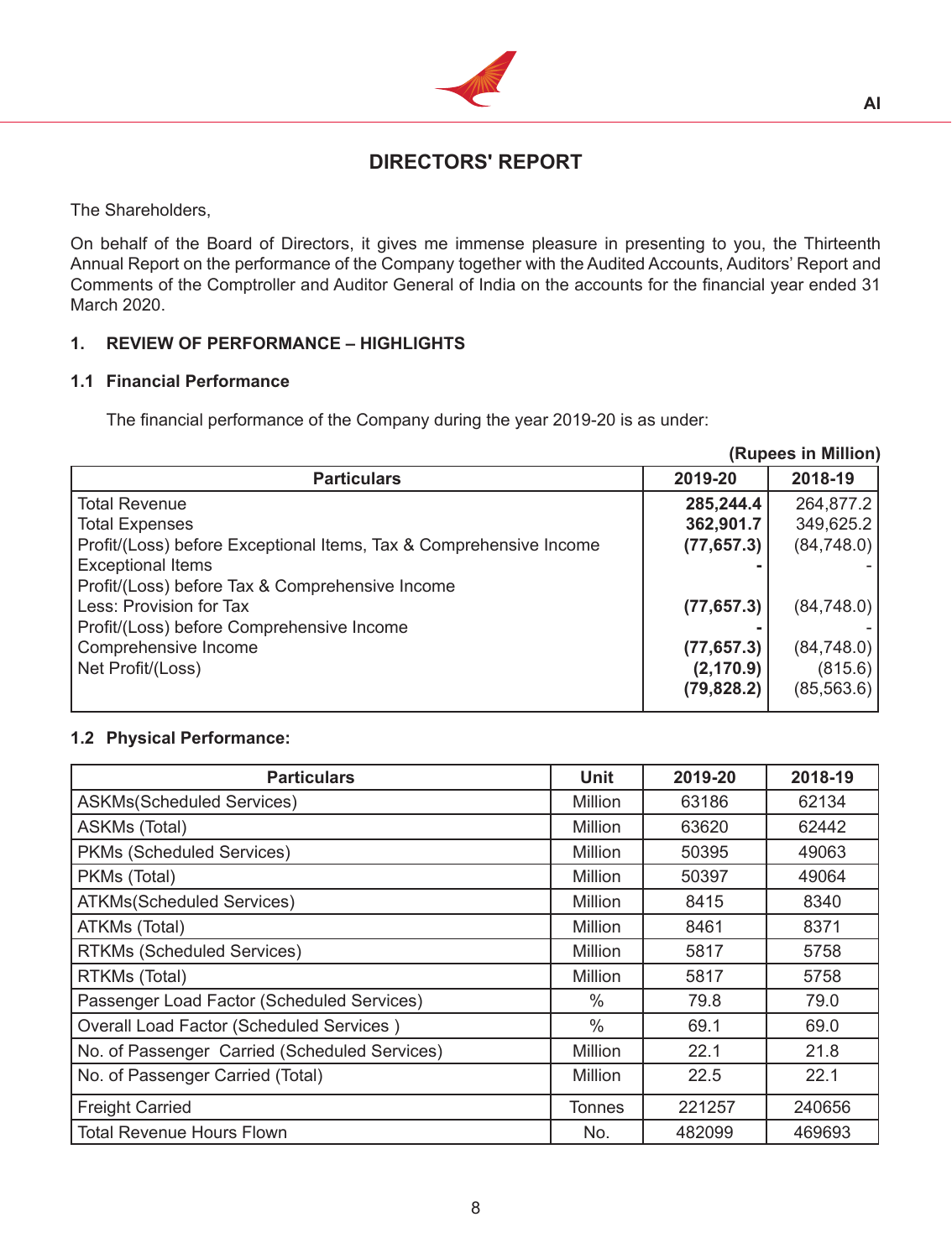

### **2. OTHER FINANCIAL INFORMATION**

### **2.1 Share Capital**

### **Authorized Share Capital**

 The Authorised Share Capital of the Company is Rs.35,000,00,00,000/- divided into 3,500,00,00,000 equity shares of Rs.10/- each.

### **Issued, Subscribed & Paid-up Share Capital**

 As on 31 March, 2020 the Issued, Subscribed & Paid-up Share Capital of the Company was Rs.32,665,21,00,000/- divided into 3266,52,10,000 fully paid up equity shares of Rs.10 each.

 The Government of India (GoI) vide letter dated 23 March 2020 infused Rs.1,00,000/- (10,000 Equity Shares of Rs. 10 each) as equity investment in Air India Limited for FY 2019-20 as part of the Turn Around Plan and Financial Restructuring Plan. However, the same were allotted to the Government of India on 6 October 2020.

#### **2.2 Debentures**

 The Company has issued 136,000 Redeemable, Unsecured Non-Convertible Debentures (NCDs) of face value of Rs.1 Million each guaranteed by Government of India. Out of this, Non Convertible Debentures of Air India Ltd worth Rs.700 Crore (7000 NCDs of face value of Rs.1 Million) had been redeemed on 26 March 2020. Details regarding Maturity Profile and Rate of Interest have been given in Note 13.1 of the Financial Statement.

 Debenture Redemption Reserve, as required under Section 71 (4) of the Companies Act, 2013, has not been created in view of the absence of any profits earned by the Company.

 Debentures of the Company are listed on Bombay Stock Exchange (BSE) and National Stock Exchange (NSE). The address of the Transfer Agent of the Company is M/s Link Intime India Pvt. Ltd., C101, 247 Park, LBS Marg, Vikhroli (West), Mumbai 400 083.

#### **2.3 Aircraft Project Loans**

As on 31 March 2020, the position of aircraft loans, including future lease obligations in respect of finance leases and Non Convertible Debentures issued for Aircraft financing, was as under:

#### **(Rupees in Million)**

| Total Loan due as on 1 April 2019                                | 98,645.0 |
|------------------------------------------------------------------|----------|
| Add: Amount drawn during 2019-20                                 |          |
| Less: Amount repaid during 2019-20                               | 42.772.2 |
| Add: Exchange adjustments due to revision in rates of Currencies | 6,169.9  |
| Balance as on 31 March 2020                                      | 62,042.6 |

### **2.4 Annual Plan Outlay 2019-20**

**(Rupees in Million)**

|                           | Approved | Actual |
|---------------------------|----------|--------|
| Aircraft Projects/Schemes |          |        |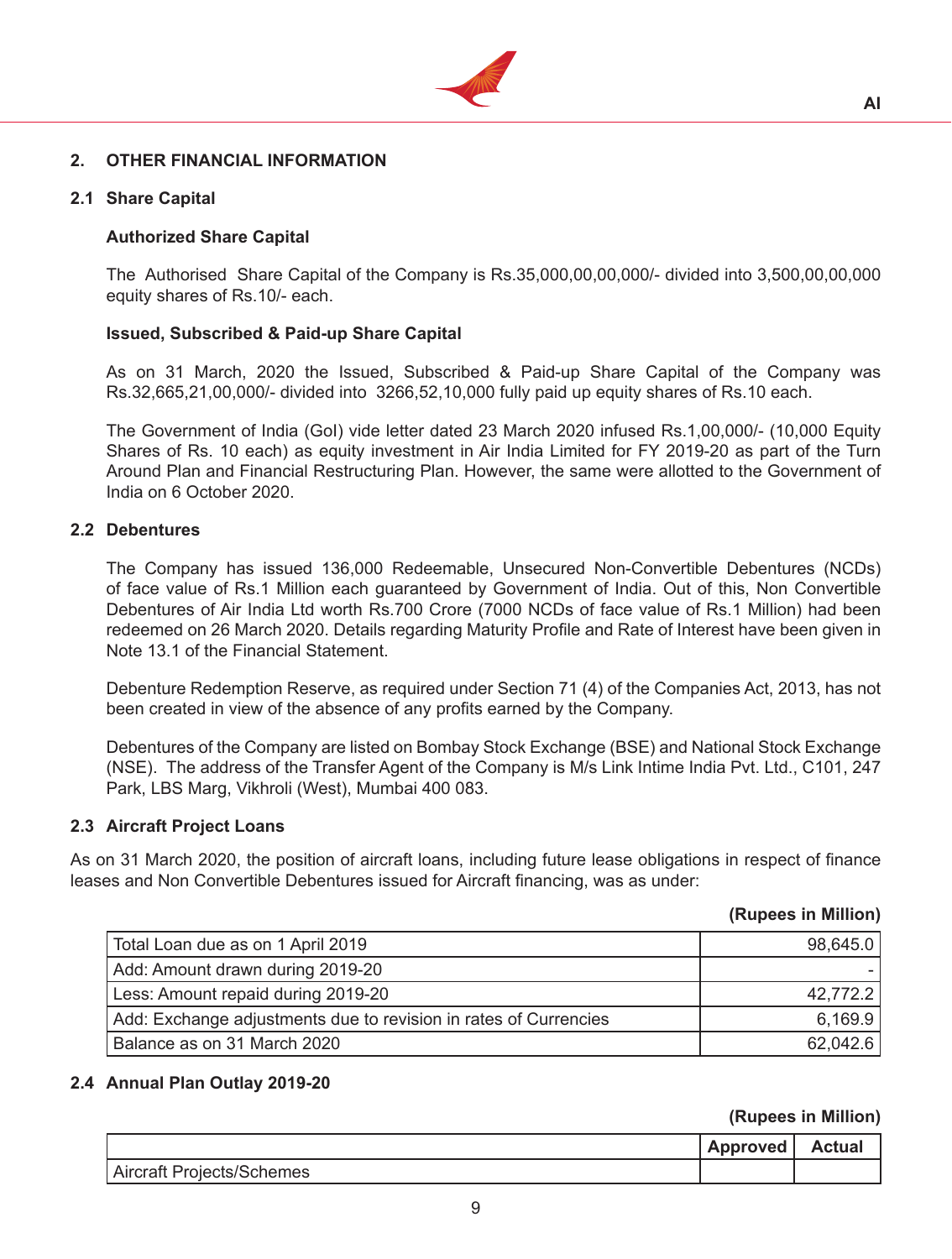

|                                                | Approved | <b>Actual</b> |
|------------------------------------------------|----------|---------------|
| Payment to aircraft/spare engine manufacturers | 2,520.0  | 2,073.4       |
| Non-Aircraft Projects                          |          |               |
| Other capital expenditure                      | 1,820.0  | 2,068.7       |
| Equity infusion by Government of India         | 0.1      | 0.1           |
| <b>TOTAL PLAN OUTLAY</b>                       | 4,340.1  | 4.142.2       |

#### **Note:**

 During FY 2019-20, no Equity Support has been provided for Air India in the Union Budget, except for a token amount of Rs. One lakh as Budgetary Support, under Turnaround Plan, in view of the impending Disinvestment of AI. However, the Company is currently going through an acute phase of liquidity crisis. In the absence of Government Support, it is becoming extremely difficult to maintain the current operations of the Company.

#### **2.5 Annual Plan Outlay 2020-21**

 The total budgeted IEBR expenditure of Air India during 2020-21 is approved at Rs. 1,450.0 Million, entirely for Other Capital Expenditure. The Actual Plan outgo during the year, up to the end of September 2020 is Rs. 293.0 Million.

#### **2.6 Financial Accounting**

 The financial statements have been prepared in accordance with the Indian Accounting Standards (referred to as "Ind AS") prescribed under Section 133 of the Companies Act, 2013 read with Companies (Indian Accounting Standards) Rules, as amended from time to time and other relevant provisions of the Act.

### **3. MEETINGS OF THE BOARD OF DIRECTORS**

 Seven Meetings of the Board of Directors were held during the year, the details of which are given in the Corporate Governance Report that forms part of this Report. The intervening gap between the Meetings was within the limit prescribed under the Companies Act, 2013.

#### **4. INFORMATION ABOUT SUBSIDIARY AND JOINT VENTURE COMPANIES**

 The following are the wholly owned subsidiaries of the Company:

 AI Airport Services Limited

 Air India Express Limited

 AI Engineering Services Limited

 Alliance Air Aviation Limited

 The Company also holds 80.38% Equity Shares of Hotel Corporation of India Limited and remaining 19.62% Shares are held by the President of India.

 Further AISATS Airport Services Pvt. Ltd. is a Joint Venture between Air India Limited and Singapore Airport Terminal Services (SATS) in the ratio of 50:50. AISATS provides ground handling services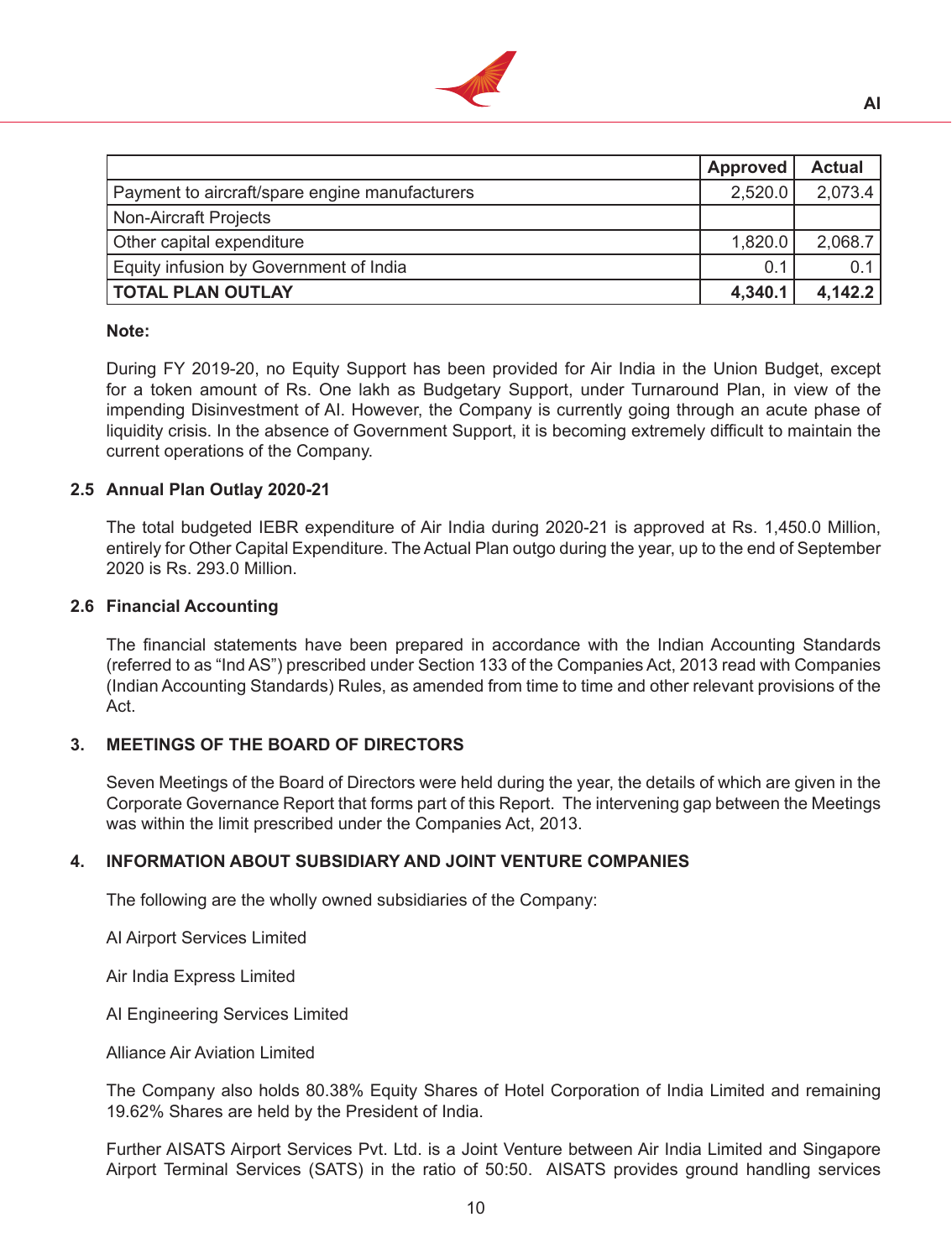

to airlines at certain Metro airports in pursuance of Government of India Notification on the Ground Handling Policy.

### **5. INDUSTRIAL RELATIONS**

 Relations with the work force continued to be cordial during the year 2019-20.

### **6. ENCOURAGEMENT/ASSISTANCE TO MICRO & SMALL ENTERPRISES**

The Company continued to support the MSE Units (which includes SC/ST and women owned units) / Social Welfare / Charitable Organizations. As per record, the procurement carried out through MSE Units amounts to Rs.779.45 Million during the year 2019-20.

### **7. ENVIRONMENT PROTECTION**

### **Environment Management System**

 As a part of Air India's vision to be an environment friendly international airline, Air India has taken various measures for protection of the environment. The Corporate EMS of Air India is responsible for monitoring the Fuel Efficiency and Environment emissions reporting to meet regulatory compliance of various regulatory bodies as EU-ETS, IATA and DGCA for all the three AOPs i.e. Air India, Air India Express and Alliance Air.

### **European Union - Emission Trading Scheme (EU-ETS)**

 In March 2020, Air India submitted its Emissions Report and surrendered the Carbon credits due to emissions from intra-Europe flights for the year 2019, before the deadline of 30 April 2020. Air India is now fully compliant with EU-ETS Emissions regulations.

#### **DGCA Environment Report**

 Air India Environment Management Systems submitted Annual Carbon Footprint reports for the year 2019 from ATF emissions to comply with DGCA Environment Circular on Climate Change Initiatives and Local Air Quality Monitoring in Civil Aviation dated 5 August 2015 for all the three AOPs i.e. Air India, Air India Express and Alliance Air.

#### **CORSIA**

 The EMS prepared the CORSIA Emissions Report based on International Flights of Air India and Air India Express for the year 2019. The Verification Audit of CORSIA Emissions Report and Processes for Air India and Air India Express was carried out in February 2020 by M/s TUV India Pvt. Ltd, an accreditation body approved by DGCA. The Verification Body confirmed that CO<sub>2</sub> emissions from the eligible international flights operated by Air India and Air India Express for the period 1 January 2019 to 31 December 2019 is 'Verified as Satisfactory' at Reasonable Level without any material misstatement. The Verified CORSIA Emissions Report was submitted to DGCA on 20 March 2020 before the deadline of 31 March 2020.

 DGCA after carrying out Post verification checks on the Emissions Report and data confirmed in August 2020 that the Reported Emissions were correct and submitted the Emissions to ICAO. Air India is now fully compliant with ICAO CORSIA regulations for the year 2019.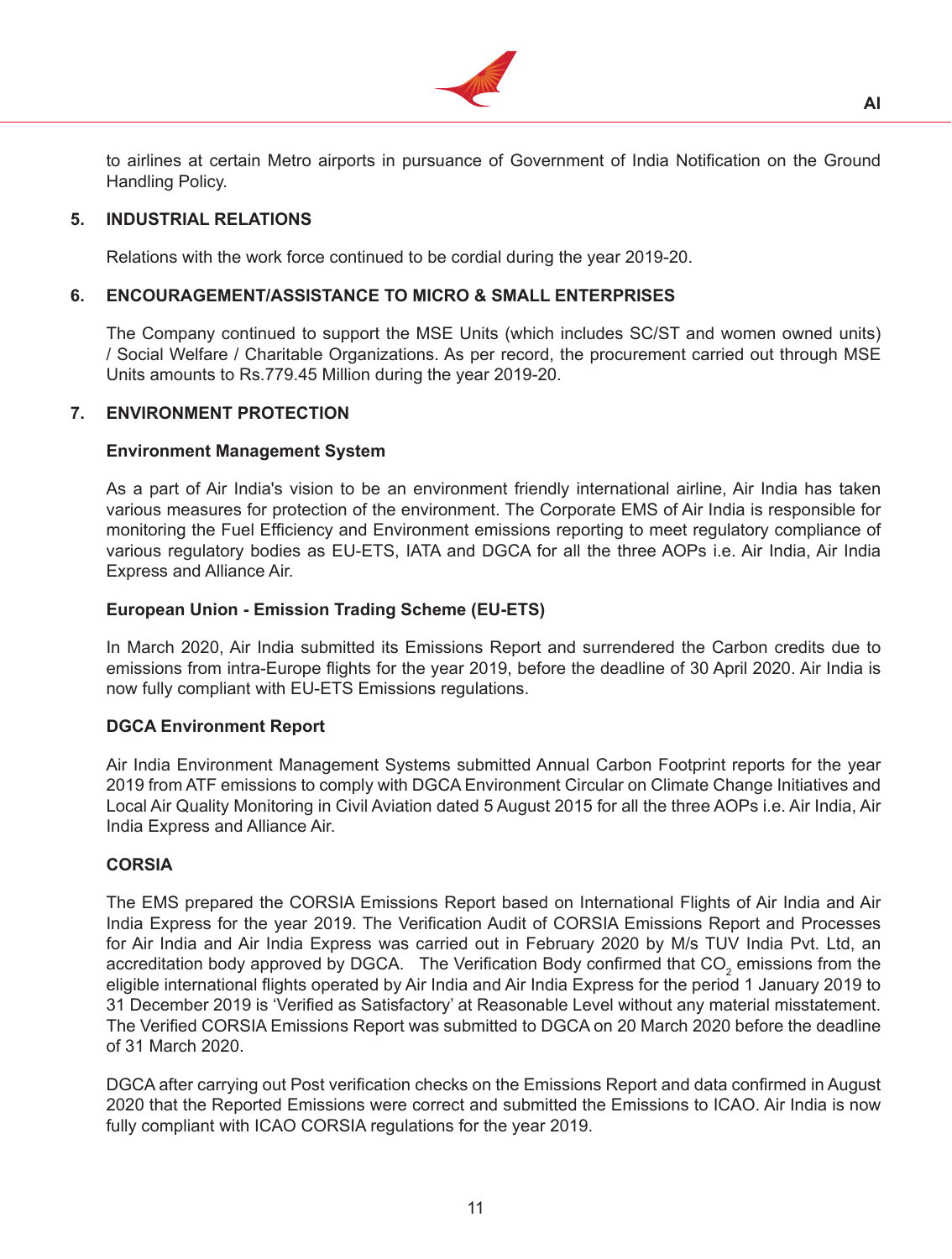

### **8. VIGILANCE**

 The primary objective of vigilance is to detect malpractices, irregularities and ensure compliance to the laid down rules & regulations. Vigilance Department guards the organization from internal dangers ensuring orderly conduct of affairs by the employees of the organization. It works on the key attributes of Transparency, Responsibility and Accountability to contain corruption.

 Air India observed the Vigilance Awareness Week, 2019 with the theme "Integrity a way of life" as identified by the Central Vigilance Commission. The Department encouraged public participation with emphasis on promoting ethical practices and inculcating a culture of honesty and integrity in everyday life by holding Public Events, Cyclothon/Bicycle Rally at Kolkata and 02 Walkathons at Chennai and Hyderabad. The activities saw an overwhelming response with huge public participation from all walks of life along with Air India employees and their family members.

 All employees of Air India and subsidiaries, along with the passengers, were encouraged to take the Integrity Pledge. Vigilance Department with a view to sensitize the employees and promote sense of integrity while performing duties and responsibilities organized 13 seminars/workshops wherein distinguished guest lecturers were invited to speak on the subject.

Three Vendor Grievance Redressal Camps were also organized for quick Redressal of Vendor Grievances. For this year's session on Vendors Grievance Meet, MMD invited vendors to attend the session. 58 Vendors attended the camp along with officials of MMD and Finance Department. The vendors who attended the session expressed their confidence and trust in Air India's transparent policy of procurement, being managed through SAP-ERP system and were appreciative of timely response on queries and clarifications sought by them. However, some vendors did express concern on some delayed cases of payments which were attributed to constraints of liquidity/funds availability of the Company in the present scenario.

 Vigilance Department looked into about 928 complaints during the year 2019, pursued early disposal of cases and Departmental Enquiries. All online stations in the four Regions were subjected to regular inspections by vigilance teams. Consistent checks were conducted in different areas with a particular emphasis on cabin cleaning and dressing, pilferage of cabin items by cabin crew, checks at cargo and waiver of Excess Baggage, to ensure compliance to the established SOPs. A total of 38 Station Inspections and 215 Surprise Checks were conducted by the Vigilance Teams during the year, which resulted in a number of recommendations for System Improvements.

#### **9. OFFICIAL LANGUAGE IMPLEMENTATION**

 In order to monitor the progressive use of Hindi in Air India, meetings of 57 Official Language Implementation Committees constituted on all India level were held. Desk-to-Desk programmes were organized for various departments at Headquarters and Regional level in order to facilitate officers/ employees in doing their work in Hindi. An all India level workshop was organized at CTE, Hyderabad for the employees of Hindi department.

 Air India's website is updated in Hindi on regular basis. Hindi synopsis of the programmes of inflight entertainment system was updated. Hindi fortnight was celebrated on all India level and competitions were organized. In addition, pilots and cabin crew were given awards for the best Hindi announcements. Every year, a Sahitya Sammaan is also given to an employee for his contribution towards Hindi literature. Advertisements, Tenders, Announcements have been issued in Hindi also.

 To give wings to the creativity of the employees, a Hindi poetry competition on "Air India" was organized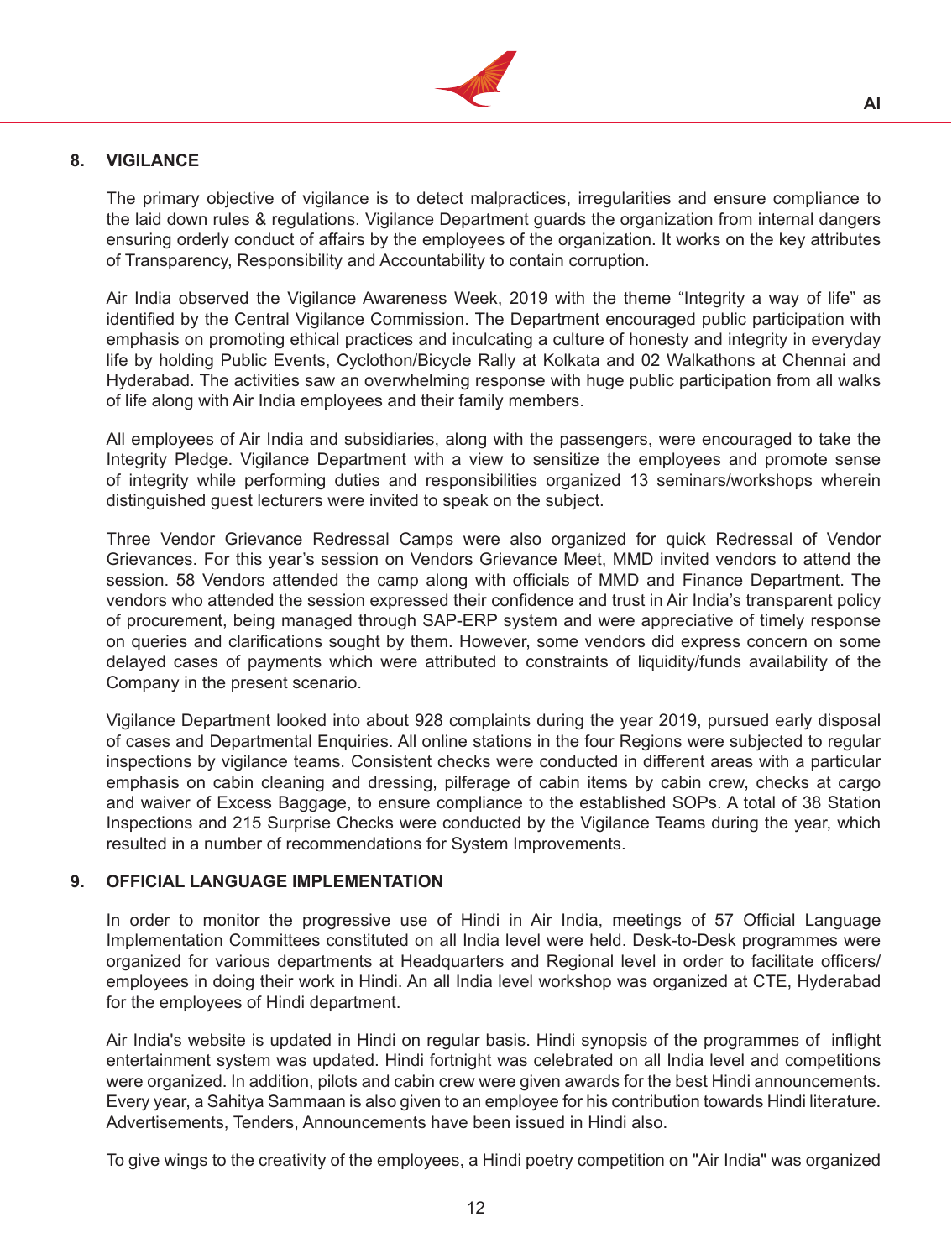

at all India level. Air India employees, participated and won prizes in essay writing competition and "Kavyanjali" (Hindi poetry competition) organized by Ministry of Civil Aviation.

### **10. IMPLEMENTATION OF RESERVATION POLICY**

 The Reservation Policy has been implemented as per the Presidential Directives issued in the year 1975, along with the revised Directives effective 1991 and 1996.

**Total No. of employees Total No. of SC employees % of SC employees Total No. of ST employees % of ST employees Total No. of OBC employees % of OBC employees** 9041 | 1887 | 20.87 | 673 | 7.44 | 691 | 7.64

 SC/ST/OBC – Number of employees as on 31 March 2020

#### **11. CORPORATE GOVERNANCE**

The Company's Corporate Governance philosophy is to continuously strive to attain higher levels of accountability, transparency, responsibility and fairness in all aspects of its operations. The Company remained committed towards protection and enhancement of overall long term value for all its stakeholders – customers, lenders, employees and the society. The Company also acknowledges and appreciates its responsibility towards the society at large and has embarked upon various initiatives to accomplish this.

 During the year under review, the Company continued its pursuit of achieving these objectives through adoption of competitive corporate strategies, prudent corporate and business policies and plans, strategic monitoring and mitigation of risks, while at the same time, creating checks and balances in an organization that values people, propriety, equity and fair play. The Company follows sound business practices and conducts its business in a transparent manner. The Company remained committed towards ensuring observance of Corporate Governance principles in all its dealings.

 Integrity Pact Programme was implemented effective 8 February 2008. It has been made mandatory to incorporate Integrity Pact in respect of all contracts with a value of Rs.100 Million and above.

The detailed Corporate Governance Report is attached separately.

### **12. CHANGE IN NATURE OF BUSINESS**

 There is no change in the nature of business of the Company.

### **13. DIVIDEND**

 In view of the losses suffered during the year 2019-20, the Directors have not recommended any dividend.

#### **14. TRANSFER OF UNCLAIMED DIVIDEND TO INVESTOR EDUCATION AND PROTECTION FUND**

 Since there was no unpaid / unclaimed dividend for the past years, the provisions of Section 125 of the Companies Act, 2013 did not apply.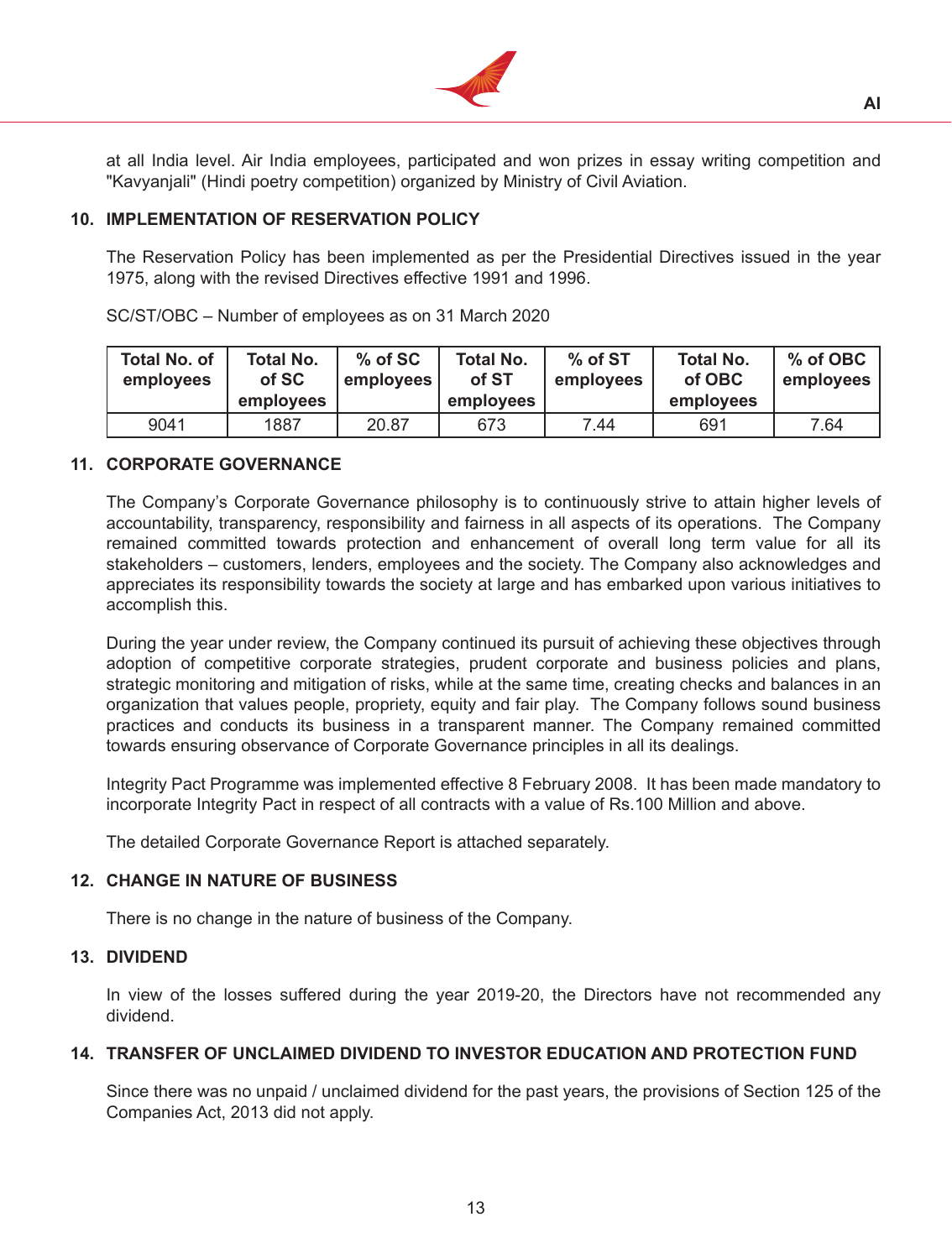

### **15. PARTICULARS OF LOANS, GUARANTEES OR INVESTMENTS**

 The Company has provided loans / guarantees to its Subsidiaries and has made investment in compliance with the provisions of the Companies Act, 2013. The details of such investments made and loans / guarantees provided as on 31 March 2020 are given in the Stand-alone Financial Statements.

### **16. DEPOSITS**

The Company has not accepted any deposits during the year under review.

### **17. NOMINATION AND REMUNERATION COMMITTEE**

 The Company, being a Government Company, the appointment, tenure and remuneration of Directors are decided by the Government of India. The provisions of the Companies Act, 2013, relating to appointment of Directors, policy relating to the remuneration of Directors and performance evaluation pertaining to NRC shall not be applicable to Government companies.

The Nomination and Remuneration Committee formulates and review policies related to remuneration / perquisites / incentives for key positions of Executive Directors and CEOs of subsidiaries, within the parameters of Guidelines issued by the Government of India.

 In pursuance of Section 178(1) of the Companies Act, 2013, the Nomination and Remuneration Committee comprised of the following, as on 31 March 2020:

| <b>Name of the Director</b>  | Position held in the<br><b>Committee</b> | <b>Category of the Director</b>  |
|------------------------------|------------------------------------------|----------------------------------|
| Dr R K Tyagi                 | Chairman                                 | Part Time Non Official Director  |
| Chairman & Managing Director | Member                                   | Chairman & Managing Director     |
| Dr Syed Zafar Islam          | Member                                   | Part Time Non Official Director  |
| Shri K M Birla               | Member                                   | Part Time Non Official Director  |
| Joint Secretary, MOCA        | Member                                   | Non Executive Part time Director |

 Dr R K Tyagi and Dr Syed Zafar Islam ceased to be on the Board of the Company with effect from 31 May 2020 and accordingly Smt Daggubati Purandeswari was inducted and appointed as Chairperson on 7 July 2020.

#### **18. AUDIT COMMITTEE**

 In compliance with the provisions of Section 177 of the Companies Act, 2013 and DPE Guidelines, the Company has constituted the Audit Committee of the Board. As on 31 March 2020, the following were the Members of the Audit Committee:

| <b>Name of the Director</b>             | Position held in the<br><b>Committee</b> | <b>Category of the Director</b>                  |
|-----------------------------------------|------------------------------------------|--------------------------------------------------|
| Dr Syed Zafar Islam                     | Chairman                                 | Part Time Non Official Director                  |
| Dr R K Tyagi                            | Member                                   | Part Time Non Official Director                  |
| Jt. Secretary & Financial Advisor, MOCA | Member                                   | Executive Part<br>time<br>Non<br><b>Director</b> |
| Chairman & Managing Director            | <b>Permanent Invitee</b>                 | Chairman & Managing Director                     |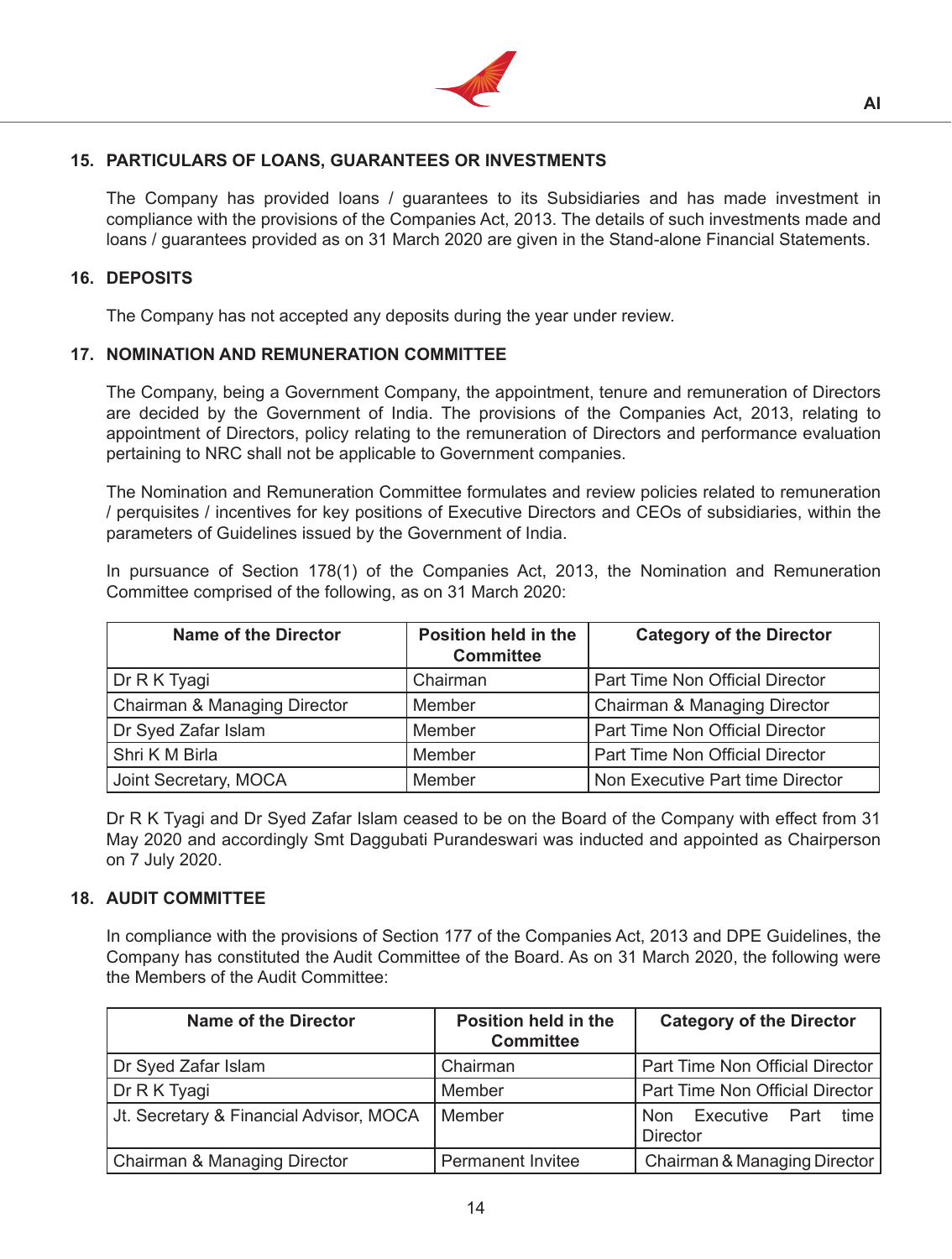

| Name of the Director   | <b>Position held in the</b><br><b>Committee</b> | <b>Category of the Director</b> |
|------------------------|-------------------------------------------------|---------------------------------|
| Director (Finance)     | Special Invitee                                 | <b>Functional Director</b>      |
| Head of Internal Audit | Special Invitee                                 | <b>GM/Executive Director</b>    |

 Dr R K Tyagi and Dr Syed Zafar Islam ceased to be on the Board of the Company w.e.f. 31 May 2020. Accordingly, Jt. Secretary & Financial Advisor, MOCA was appointed as Chairman of the Audit Committee as well as Joint Secretary, MOCA, Shri K M Birla and Smt Daggubati Purandeswari were appointed as Members of the Audit Committee in 103<sup>rd</sup> Board Meeting held on 11 September 2020.

### **19. MANAGEMENT DISCUSSION & ANALYSIS REPORT**

A detailed Management Discussion and Analysis Report is given separately.

#### **20. PERFORMANCE EVALUATION OF BOARD, IT'S COMMITTEES AND INDIVIDUAL DIRECTORS**

As per the Notification dated 5 June 2015 of the Ministry of Corporate Affairs, provisions of Section 134(3) (p) of the Companies Act, 2013 shall not apply in case the Directors are evaluated by the Ministry, which is administratively in charge of the Company as per its own evaluation methodology. Air India being a Government Company, the performance evaluation of the Directors is carried out by the Administrative Ministry (MOCA), Government of India, as per applicable Government guidelines.

### **21. POLICY FOR SELECTION AND APPOINTMENT OF DIRECTORS AND THEIR REMUNERATION**

 Air India being a Government Company, is exempted to furnish information under Section 134 (3) (e) of the Companies Act, 2013 as per the Notification dated 5 June 2015 of the Ministry of Corporate Affairs.

#### **22. DECLARATION OF INDEPENDENCE**

 In terms of the Notification dated 31 May 2017 issued by the Ministry of Civil Aviation, Government of India, the tenure of Dr R K Tyagi and Dr Syed Zafar Islam, Independent Directors, ended on 31 May 2020.

 Shri Y.C.Deveshwar ceased to be the Director of the Company with effect from 11 May 2019 due to his sad demise.

 The Board of Directors confirms that the Independent Directors have given the declaration and they meet the criteria of independence as provided under Section 149(6) of the Companies Act, 2013.

#### **23. DIRECTORS AND KEY MANAGERIAL PERSONNEL**

The following changes have occurred in the constitution of the Board of Directors of the Company from 1 April 2019 till date:

| Sr.  | <b>Name</b>         | <b>Designation</b>                     | Date of            | Date of          | <b>Mode of</b>   |
|------|---------------------|----------------------------------------|--------------------|------------------|------------------|
| No.  |                     |                                        | <b>Appointment</b> | <b>Cessation</b> | <b>Cessation</b> |
|      | Shri Y.C.Deveshwar  | <b>Independent Director</b>            | 08.08.2018         | 11.05.2019       | Cessation        |
| 2.   | Shri Arun Kumar     | <b>Government Nominee</b>              | 24.01.2019         | 10.07.2019       | Cessation        |
| ' ვ. | Shri Ashwani Lohani | Chairman & Managing<br><b>Director</b> | 14.02.2019         | 14.02.2020       | Cessation        |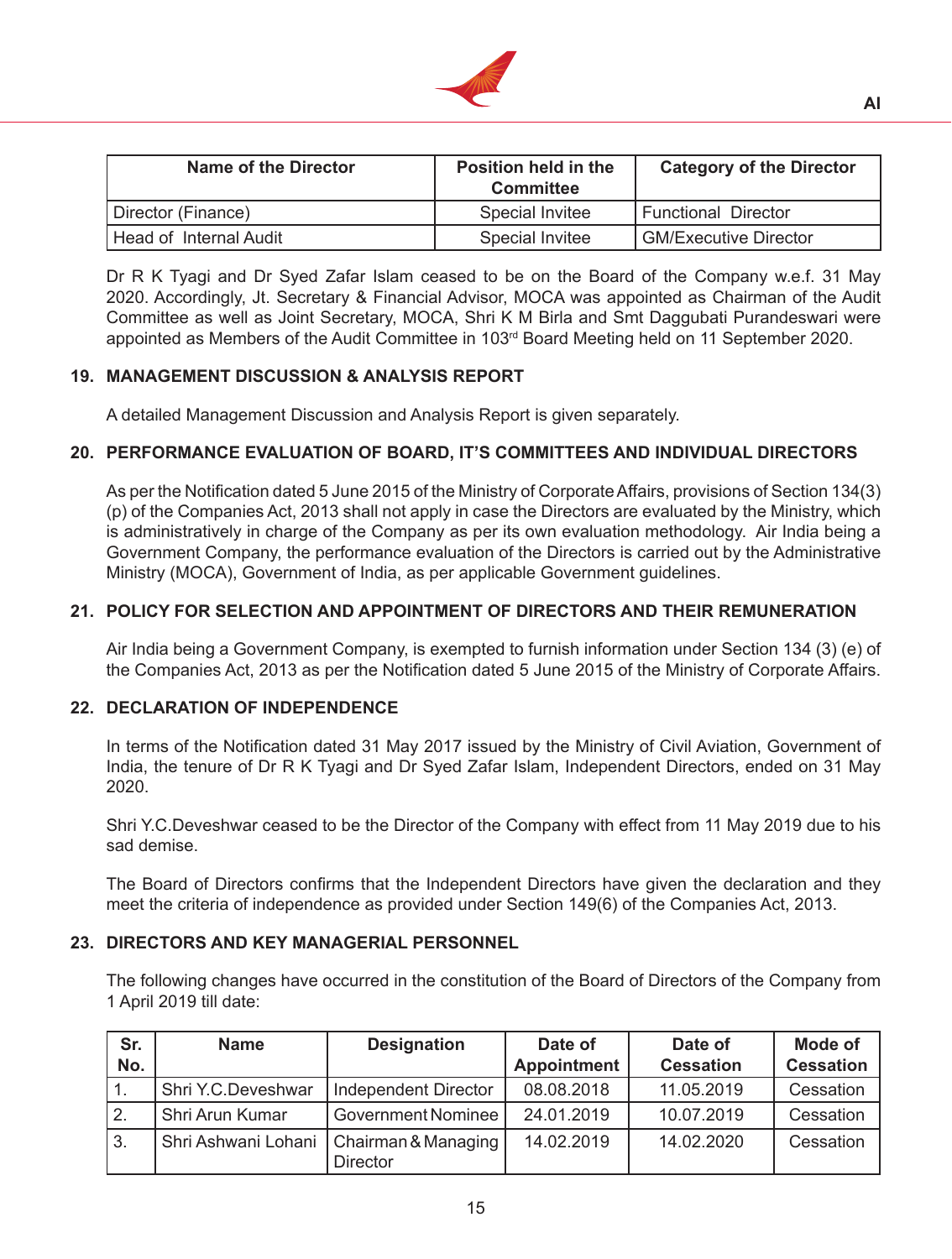

| 4.  | Shri Praveen Garg                | <b>Government Nominee</b>              | 30.08.2019 | 18.02.2020 | Cessation |
|-----|----------------------------------|----------------------------------------|------------|------------|-----------|
| 5.  | Shri Rajiv Bansal                | Chairman & Managing<br><b>Director</b> | 14.02.2020 |            |           |
| 6.  | Vimalendra<br>Shri<br>Patwardhan | <b>Government Nominee</b>              | 18.02.2020 |            |           |
| 7.  | Dr R K Tyagi                     | <b>Independent Director</b>            | 31.05.2017 | 31.05.2020 | Cessation |
| 8.  | Dr Syed Zafar Islam              | <b>Independent Director</b>            | 31.05.2017 | 31.05.2020 | Cessation |
| 9.  | Smt.Amrita Sharan                | Director (Personnel)                   | 14.07.2020 |            |           |
| 10. | Ms.Meenakshi Mallik              | Director (Commercial)                  | 14.07.2020 |            |           |
| 11. | Capt R.S.Sandhu                  | Director (Operations)                  | 24.07.2020 |            |           |

### **24. SEXUAL HARASSMENT**

The Company has in place an Anti Sexual Harassment Policy in line with the requirements of The Sexual Harassment of Women at the Workplace (Prevention, Prohibition & Redressal) Act, 2013. Internal Complaints Committee (ICC) has been set up to redress complaints received regarding sexual harassment. All employees (permanent, contractual, temporary, trainees) are covered under this policy.

The following is a summary of sexual harassment complaints received and disposed off during the year 2019-20:

No. of Complaints received 15

No. of Complaints disposed off 14

#### **25. DIRECTORS' RESPONSIBILITY STATEMENT**

 The Board of Directors of the Company confirms:

- **That in the preparation of the annual accounts, the applicable accounting standards had been** followed and wherever there are deviations, necessary disclosures have been given;
- That the selected accounting policies were applied consistently, other than disclosed in the Notes to Accounts and the Directors made judgments and estimates that were reasonable and prudent so as to give a true and fair view of the state of affairs of the Company as at 31 March 2020 and of the profit or loss of the Company for the period ended on that date;
- **That proper and sufficient care has been taken for the maintenance of adequate accounting** records in accordance with the provisions of the Companies Act, 2013 for safeguarding the assets of the Company and for preventing and detecting fraud and other irregularities;
- That the annual accounts have been prepared on a 'going concern' basis; and
- The Directors had devised proper systems to ensure compliance with the provisions of all applicable laws and that such systems were adequate and operating effectively.

### **26. COMMENTS OF COMPTROLLER AND AUDITOR GENERAL OF INDIA**

The comments of the Comptroller and Auditor General of India under Section 143(6) of the Companies Act, 2013 on the accounts of the Company for the year ended 31 March 2020 and the replies of the Management are annexed to this report.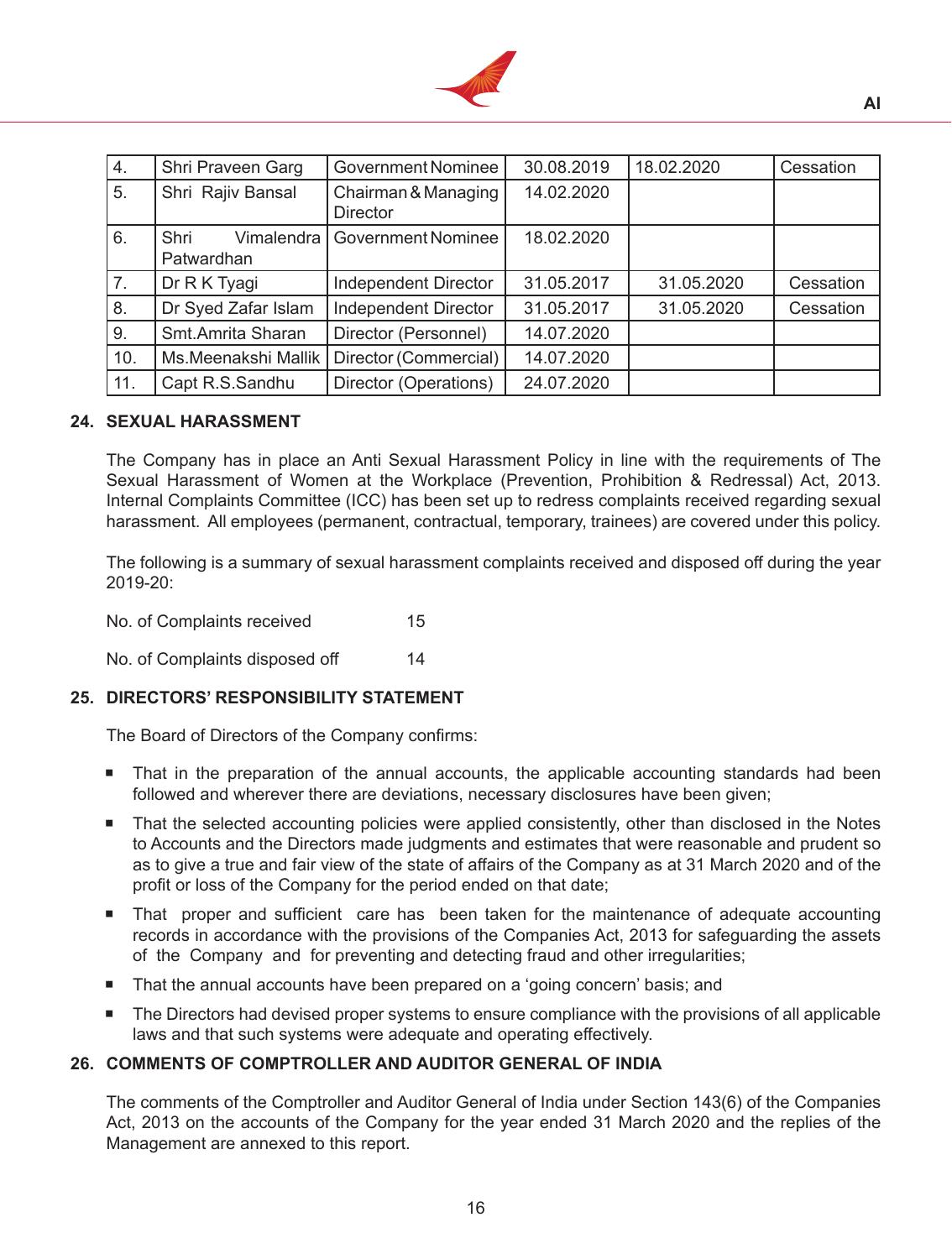

# **27. AUDITORS**

 M/s.P K F Sridhar & Santhanam LLP, Chennai, M/s.Khandelwal Jain & Co., Mumbai and M/s Jagdish Chand & Co., New Delhi were appointed Joint Statutory Auditors for the year 2019-20 by the Comptroller & Auditor General of India.

 Management clarifications / explanations to the qualifications or adverse remarks in the Auditors' Report is annexed to this Report. The Notes on financial statements are self-explanatory and need no further explanation.

### **28. SECRETARIAL AUDITORS**

 Shri Upendra Shukla, Practising Company Secretary, Mumbai was appointed to conduct the Secretarial Audit for Financial Year 2019-20. The Secretarial Audit Report for the Financial Year ended 31 March 2020 along with Management clarifications / explanations to the qualifications or adverse remarks of the Auditor is annexed to this Report.

### **29. EXTRACT OF ANNUAL RETURN**

 Pursuant to Section 92(3) of the Companies Act, 2013 read with Rule 12(1) of the Companies (Management and Administration) Rules, 2014, Extract of Annual Return i.e. Form MGT-9 is uploaded on the Company's website i.e. www.airindia.in.

### **30. MATERIAL CHANGES AND COMMITMENTS**

 As required under the provisions of Section 134(3)(i) of the Companies Act, 2013, following changes have occurred between 31 March 2020 and the date of the Directors' Report which have affected the financial position of the Company:

#### **Impact of COVID-19**

The global outbreak of COVID-19 pandemic and the nation-wide lockdown imposed from 25<sup>th</sup> March 2020 and followed by multiple extensions in lockdown/ restrictions imposed by Central/State Governments had a major impact on the aviation industry. AI had to cease all scheduled domestic and international operations in compliance with the directions issued by the DGCA in the aftermath of the pandemic. The suspension of all air traffic during this period saw the revenues of the Company plummeting and at the same time, committed and obligated expenditure such as loan repayments, payments to aircraft lessors, salaries, etc., had to be met during this period leading to a further dent in the already strained financial position of the Company.

 Nevertheless, the Company, during this period, on the directions of the Government, conducted some essential air operations to mitigate the hardships brought forward by the unprecedented pandemic times. This included the operation of non-scheduled flights under the Vande Bharat Mission to evacuate stranded fellow citizens throughout the globe. In addition, AI also conducted special charter flights on domestic and some international sectors to facilitate the movement of essential medical and other supplies to various parts of the country and the world. Subsequently, the DGCAalso permitted resumption of domestic operations in a calibrated manner with effect from 25 May 2020.

 In light of the COVID-19 pandemic, it is very difficult to assess the air passenger and cargo traffic volume for the coming years. This has directly affected the operations and revenues of aviation sector including AI. However, on its own part, the Company during the COVID period has introduced various measures/ steps to partially offset the adverse financial impact arising out of these difficult times. These include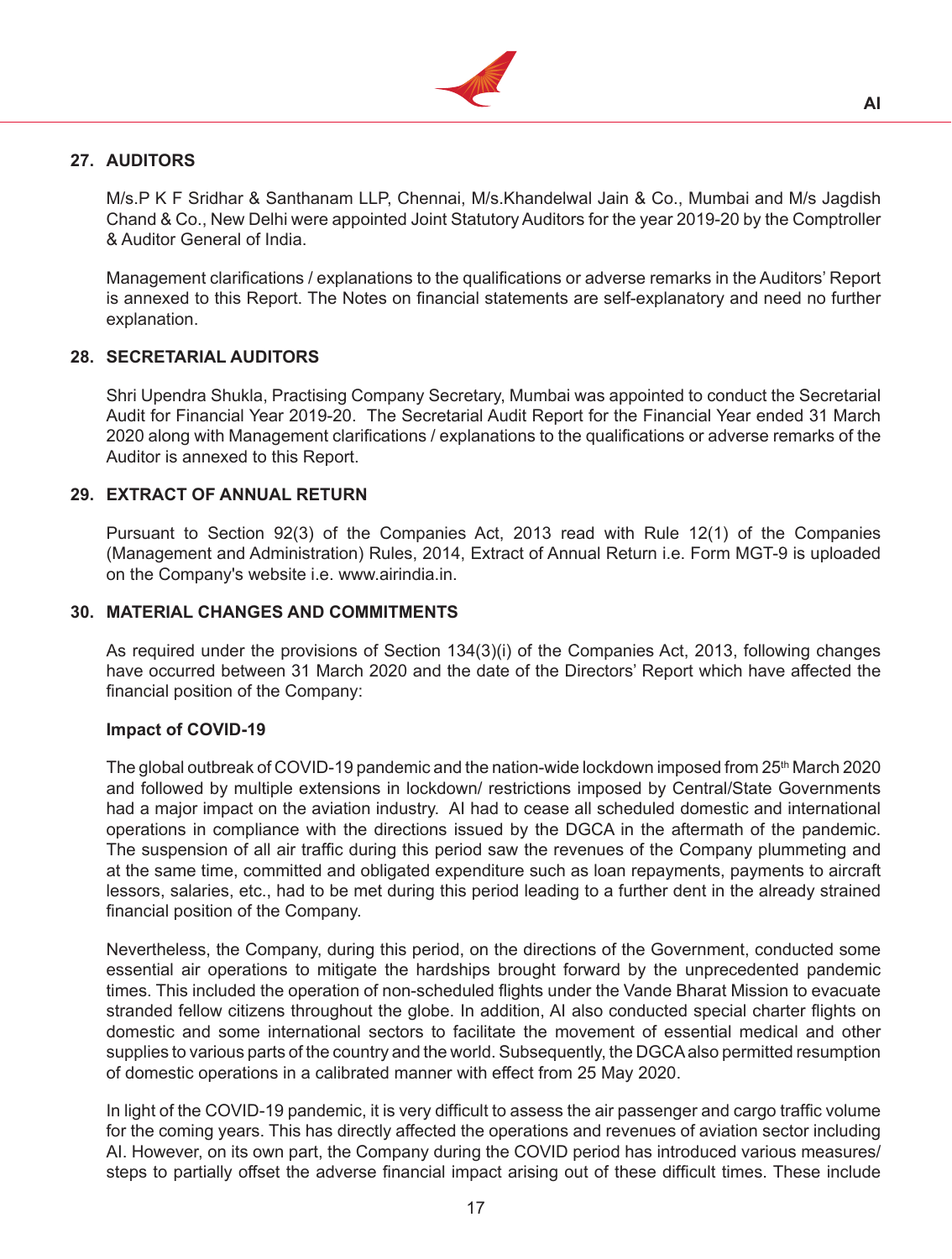

the introduction of salary/allowance cuts across the board for all employees, suspension of all post retirement contractual engagements, introduction of the concept of shorter working week, encouraging the employees to take advantage of the Leave without Pay Scheme etc. The Company also engaged its aircraft lessors in negotiations to secure cuts in lease payments, exercised strict control over vendor payments to ensure best possible use of scarce funds availability.

 All airlines including Air India have seen a steep decline in their scale of operations during the first two quarters of FY 2020-21. The estimates of recovery from the impact of COVID-19 have been made by various stakeholders and in most cases; normalcy is projected to return by only around FY 2024 i.e. within 4 to 5 years. Scientific advancements in the fight against COVID-19 and the development of a vaccine to control the pandemic will decide the shape and speed of return to normalcy and which in turn, will determine the nature and traction of global economic recovery from the impact of COVID-19.

The COVID-19 pandemic is still impacting all economic activities worldwide in varied ways and any current estimates to mitigate its impact need to be continuously monitored and reassessed. The management will continue to closely monitor any material changes based on the future economic conditions.

### **31. RELATED PARTY TRANSACTIONS**

 All related party transactions that were entered into during the financial year were on an arm's length basis and were in the ordinary course of business. There are no materially significant related party transactions made by the Company with Promoters, Directors, Key Managerial Personnel or other designated persons which may have a potential conflict with the interest of the Company at large. Exemption from the first and second proviso to sub-Section (1) of Section 188 with regard to obtaining approval of the Company in General Meeting, has been provided to a Government Company in respect of contracts or arrangements entered into by it with any other Government Company. The Company has obtained approval of the Board in its 106<sup>th</sup> Meeting held on 27 January 2021 to enter into contracts / arrangements with its subsidiary companies (Government Companies) and it's JV Company for an amount of Rs. 26619.00 Milion during the year 2019-20.

#### **32. RISK MANAGEMENT**

 Periodic assessments to identify the risk areas are carried out and the Management is briefed on the risks in advance to enable the Company control risk through a properly defined plan. The risks are classified as financial risks, operational risks and market risks. The risks are taken into account while preparing the annual business plan for the year. The Company is also periodically informed of the business risks and the actions taken to manage them.

#### **33. ORDERS OF COURT**

 No significant and material orders were passed by the Regulators or Courts or Tribunals impacting the Going Concern status and Company's operations in future.

### **34. ANNUAL REPORT OF SUBSIDIARIES AND CONSOLIDATED FINANCIAL STATEMENT**

 The financial statements have been prepared in accordance with the Indian Accounting Standards (referred to as "Ind AS") prescribed under Section 133 of the Companies Act, 2013 read with Companies (Indian Accounting Standards) Rules as amended from time to time and other relevant provisions of the Act.

 In accordance with the provisions of Section 134 of the Companies Act, 2013 and IND-AS 110, audited Consolidated Financial Statement for the year ended 31 March 2020 of the Company and its Subsidiaries